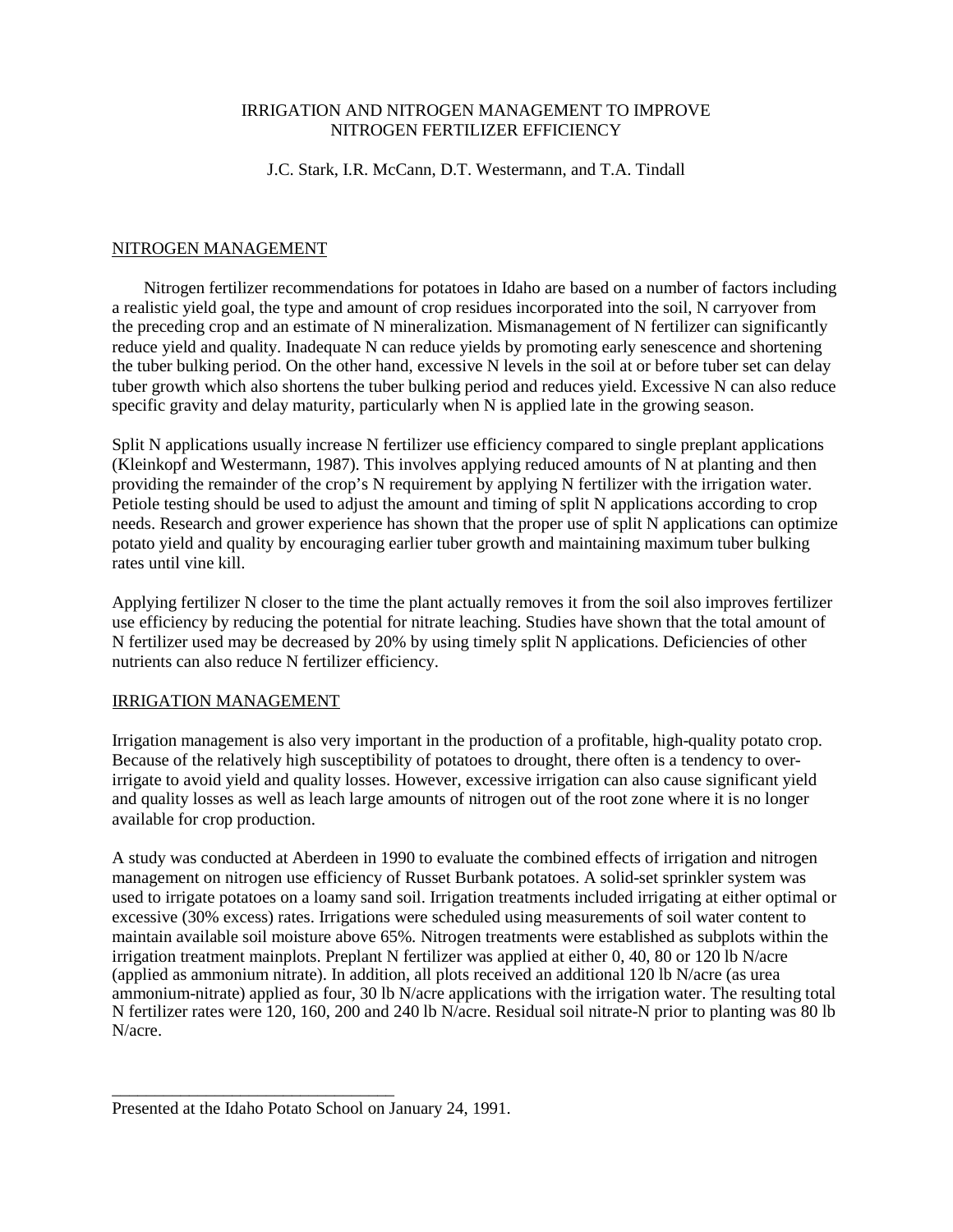Average soil nitrate-N concentrations for the 0 to 2 foot depth were measured during the tuber bulking period at weekly intervals for four of the irrigation/N treatment combinations (Table 1). At the first sampling date (July 10), irrigation rate had relatively little effect on soil nitrate-N concentrations. However, as the season progressed, soil nitrate-N concentrations were reduced by about 40 to 60% by the high leaching treatment. The higher N fertilizer rates also increased soil nitrate-N concentrations.

The reductions in soil nitrate-N caused by high leaching also influenced petiole nitrate-N concentrations (Table 2). Again, the high leaching treatment apparently did not affect N availability early in the growing season. However, excessive irrigation eventually did cause reductions in petiolc nitrate-N ranging from about 2,000 to 3,000 ppm.

The highest yields for both irrigation treatments were obtained with the 160 lb N/acre treatment (a total of 240 lb/acre of soil + fertilizer N). Applying higher rates of N fertilizer significantly reduced yield and specific gravity.

Increasing the amount of N fertilizer applied also increased the amount of leachable nitrate-N remaining in the soil after harvest in the low leaching treatments (Table 3). The difference in residual nitrate-N levels between the low and high leaching treatments was used to estimate the amount of nitrate-N leached at each N level. At the 120 or 160 lb N/acre rates, little or no nitrate was leached. However, as the N fertilizer rate was increased above the amount required for maximum yield, the amount of nitrate leached increased by a similar amount.

# MANAGEMENT GUIDELINES

- 1. Use split nitrogen applications to encourage earlier tuber set and maintain longer tuber bulking periods.
- 2. Time nitrogen applications to coincide with crop needs, using plant tissue testing to monitor crop nitrogen status.
- 3. Avoid excessive N fertilization, particularly late in the growing season.
- 4. Use a balanced fertilizer program to maximize nitrogen use efficiency.
- 5. Schedule irrigations to minimize leaching.
- 6. Avoid excessive early and late season irrigations when crop water use rates are comparatively low.
- 7. If possible, avoid long sets and deep irrigation.

# REFERENCE

Kleinkopf, G.E. and D.T. Westermann. 1987. Scheduling nitrogen applications for Russet Burbank potatoes. University of Idaho Current Information Series, No. 637.